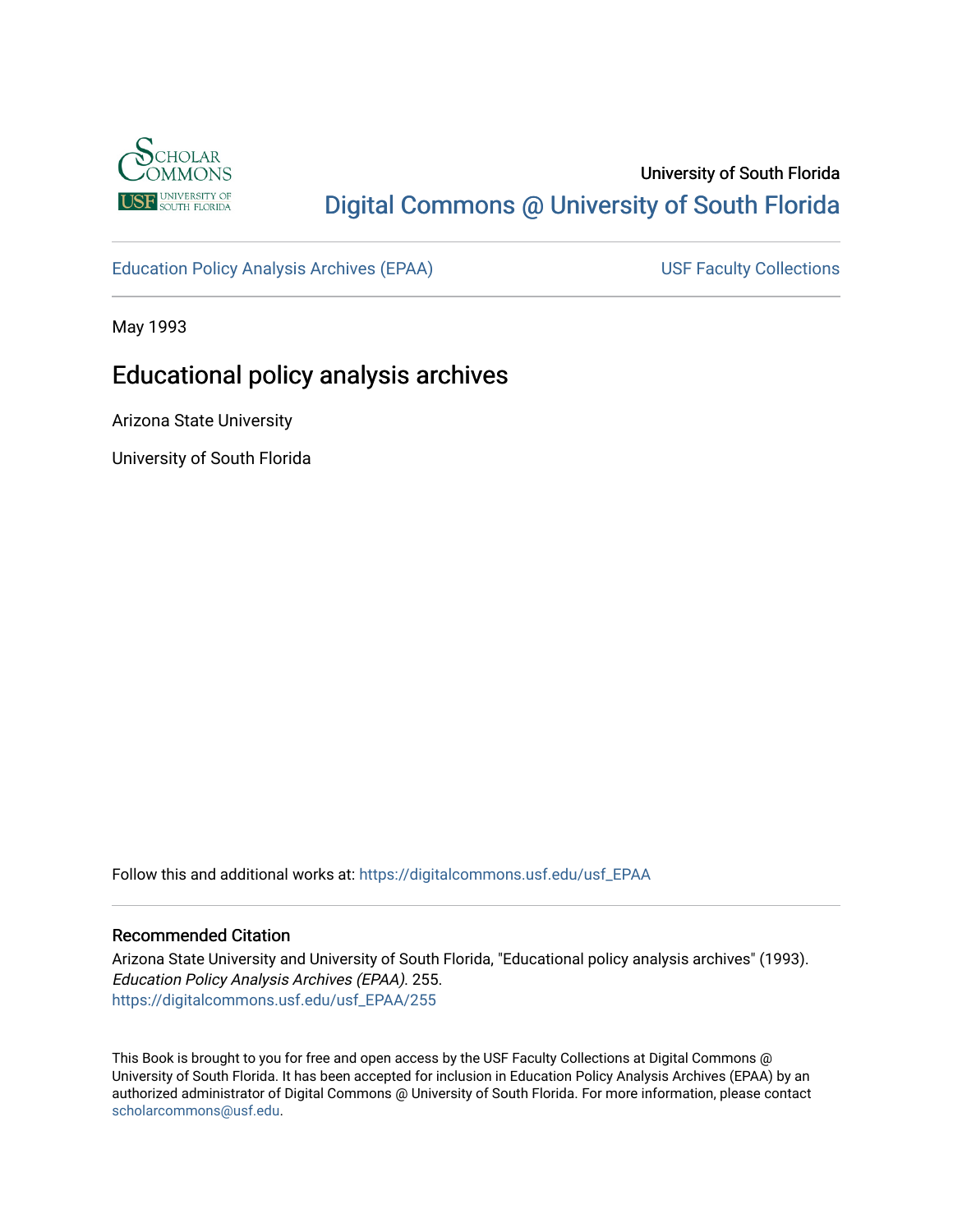# **Education Policy Analysis Archives**

**Volume 1 Number 5 May 4, 1993 ISSN 1068-2341**

A peer-reviewed scholarly electronic journal.

Editor: Gene V Glass, Glass@ASU.EDU. College of Education, Arizona State University,Tempe AZ 85287-2411

Copyright 1993, the EDUCATION POLICY ANALYSIS ARCHIVES.Permission is hereby granted to copy any article provided that EDUCATION POLICY ANALYSIS ARCHIVES is credited and copies are not sold.

## **STUDENTS AND EDUCATIONAL PRODUCTIVITY**

### **Benjamin Levin University of Manitoba**

#### *LEVIN@CCU.UMANITOBA.CA*

**Abstract:** The literature on productivity in education is extensive. The object of this effort is to find a production function--a mathematical expression of the relationship between inputs and outputs in education. In this paper, the status of the literature on production functions is reviewed. Most of these approaches have seen schooling as something that is done to students, rather than thinking about education as something that students essentially do for themselves. An argument is developed that makes students the key factors in shaping school outcomes, and therefore a central focus of our thinking about productivity. The paper concludes with suggestions for research and policy.

In the past decade educational systems around the world have come under sharp criticism because of a feeling that students are simply not learning enough. Many countries made major efforts to expand educational provision in the 1950s and 1960s with the idea that more education would lead to many other social goods, such as increased economic success, greater social harmony, less poverty, less crime, and the like. While expenditures on education increased steadily in most industrialized countries through the 1970s, for at least the last fifteen years there has been contention that the higher investment has not brought the anticipated results (Hallak, 1990). More is spent on education, yet economic and social circumstances do not seem to improve.

Of course such an argument is a simplification, and not uncontroversial. One could take issue with every statement within it. For example, there are all sorts of reasons beyond spending levels as to why students and schools perform as they do. In many countries public support for education remains high, and there is not the same sense of crisis that envelops education policy in the United States. Some critics see the attack on schooling as a neo-conservative effort to move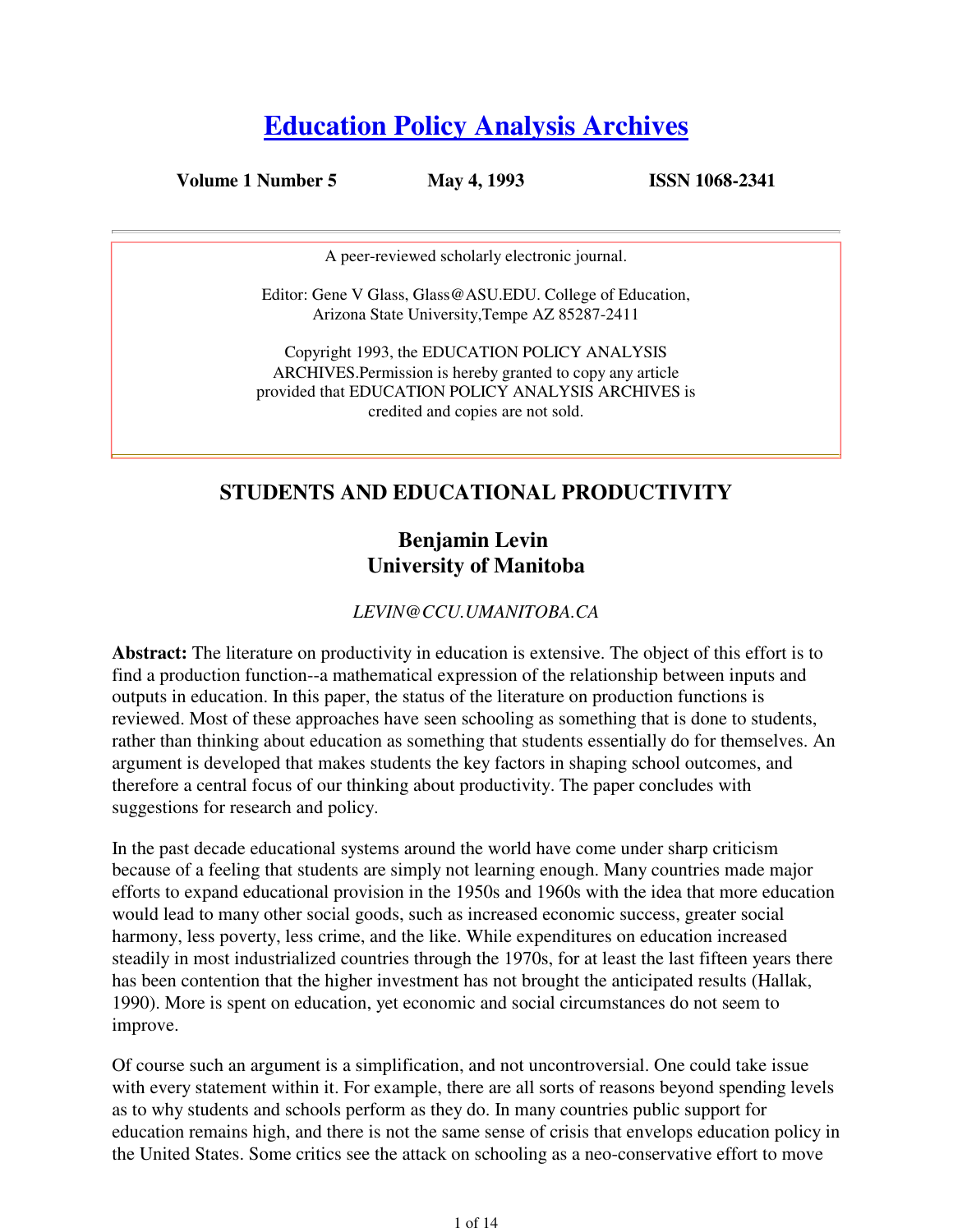away from commitments to equity and the public sector (Boyd, 1991). But those who criticize the neo-conservative agenda in education also have concerns about the quality and appropriateness of schooling. Regardless of the political solution advocated, there does seem to be widespread concern that systems of mass schooling are not as effective as they should or could be. One way of thinking about this problem is to see it as one of productivity.

There is a considerable literature on productivity in education, where productivity is taken as the search for patterns of school organization that produce the best student outcomes (recognizing that what is "best" is not a self-evident matter). In economic terminology, the effort is to find a production function - a mathematical expression of the relationship between inputs and outputs in education. The next section of this paper reviews the status of the literature on production functions. Following that, I suggest that most of these approaches have seen schooling as something that is done to students, rather than thinking about education as something that students essentially do for themselves. An argument is developed that makes students the key factors in shaping school outcomes, and therefore a central focus of our thinking about productivity. The paper concludes with suggestions for research and for policy based on the position outlined.

#### **Approaches to understanding productivity**

The leading writer on production functions in education is probably David Monk of Syracuse University. In his 1990 book, *Educational Finance: An Economic Approach,* and in a 1992 article in *Educational Evaluation and Policy Analysis,* Monk outlines an informed and sophisticated view of the history of educational productivity studies and of the status of thinking in the area. His work is the most complete published analysis of the literature on educational production functions, and stands as the definitive synthesis of present knowledge. Monk's basic view is that production studies of schooling have not yielded very much useful knowledge yet, and that they face serious obstacles to doing so, but that it is too soon to give up on the attempt.

In his book, Monk uses the production function as the basic element in studying productivity in schools. He defines a production function as a model which links conceptually and mathematically outcomes, inputs, and the processes that transform the latter into the former in schools (p. 316). He notes that production functions are important for improving both technical and allocative efficiencies. However, despite their potential benefits, Monk recognizes the major obstacles that face the creation of production functions for education. Neither outcomes, inputs, nor processes are easily understood.

In education, outcomes are multiple, jointly produced, and difficult to weigh against one another. The outcomes of education are not all translatable into a standard metric, such as money, which makes it very difficult to give them relative value. A further difficulty with outcomes has to do with the level at which they should be measured. At various times researchers have been interested in outcomes of individual students, classes of students, schools, school districts, states, nations, ethnic groups, age groups, gender groups, and all sorts of other subsets of the population. Monk is aware of the difficulties in dealing with both micro and macro analyses. He concludes that there is no one best approach.

"... it is not always the case that microlevel data are better than macrolevel data. The proper level of analysis depends largely on the nature of the phenomenon being studied. Some phenomena are district rather than school or classroom phenomena and have effects that are felt throughout entire school districts" (p.327).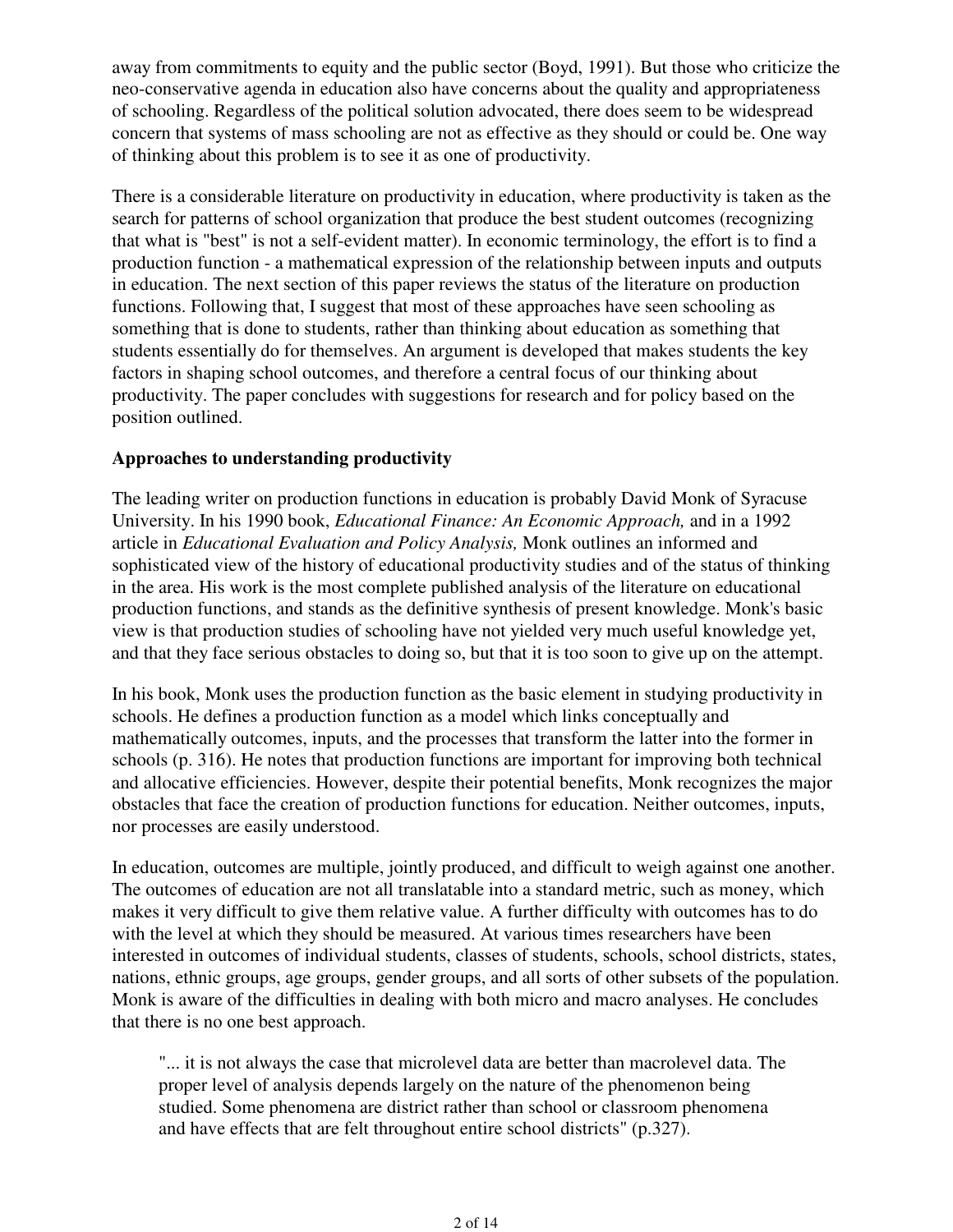The inputs of the school itself are relatively easy to recognize--buildings, teachers, textbooks, and the like-- although Monk notes difficulties here, too, in knowing which inputs do reach students, and in what form.

What does it mean to say that a resource flows to a student? A teacher might spend time providing tutorial instruction for a single student. But the student may or may not be attentive to the instruction being provided. The student may "... decline the assistance, either overtly or covertly. In such a case, did the resource flow?" (p. 328)

Time is another significant problem in studying educational productivity. It seems reasonable to believe that students will learn at different rates. Yet this seemingly innocuous conclusion creates enormous difficulties for analysis, since it means that different resources at different times and in different arrangements may be necessary for different students. Indeed, there could be a unique production function for each child, or even several functions for each child under different circumstances (p.344).

Analysts also agree that learning is influenced significantly by factors outside the school. A vast array of home and background variables, Monk indicates, have been used at various times as part of the specification of the inputs of schooling, not always accompanied by a strong theoretical rationale for their importance (p. 324). Even when identified, these input variables are difficult to measure. Monk cites intelligence as a particularly important and difficult to resolve instance.

Finally, as if these problems were not enough, Monk mentions various technical problems in studying productivity in education. These include the limited variation among schools in many of their attributes, the possibility that both input and outcome variables are collinear, and the likelihood that inputs and outcomes influence each other. Finally, there is the real possibility that certain aspects of education are "anarchistic," by which Monk means that actors are not goal-oriented, so that even if a best way of doing things were known, people would not pay attention to it (p.339).

No surprise, then, that Monk raises the possibility that there is no production function for education; that no "systematic process governs the transformation of inputs into outcomes" (p. 342).

Many of the same themes are reprised in Monk's 1992 article. He begins by pointing out the current policy push towards what he calls "outcomes as standards" -- the idea that educational outcomes can be improved by setting and enforcing higher standards. He notes that there is a paradox between pessimistic assessments of productivity research in education and the growing drive towards improving productivity, which requires "a nontrivial store of knowledge regarding the ability of state, district, and school officials to enhance productivity" (1992, p.307). Monk's view is that

"...the underlying model of education productivity is inadequate and has not evolved much.... The weakness of the conceptualization gives rise to much of the policymaking frustration." (p. 308)

In particular, Monk argues that education productivity research has failed to consider the ways in which production in education is different from other kinds of production. For example, Monk notes that some outcomes of schools are also inputs to later production (e.g., knowledge gained in primary school is an input to learning in secondary school). He points out that many of the most important inputs in education, such as family and peer influences, are not purchased and are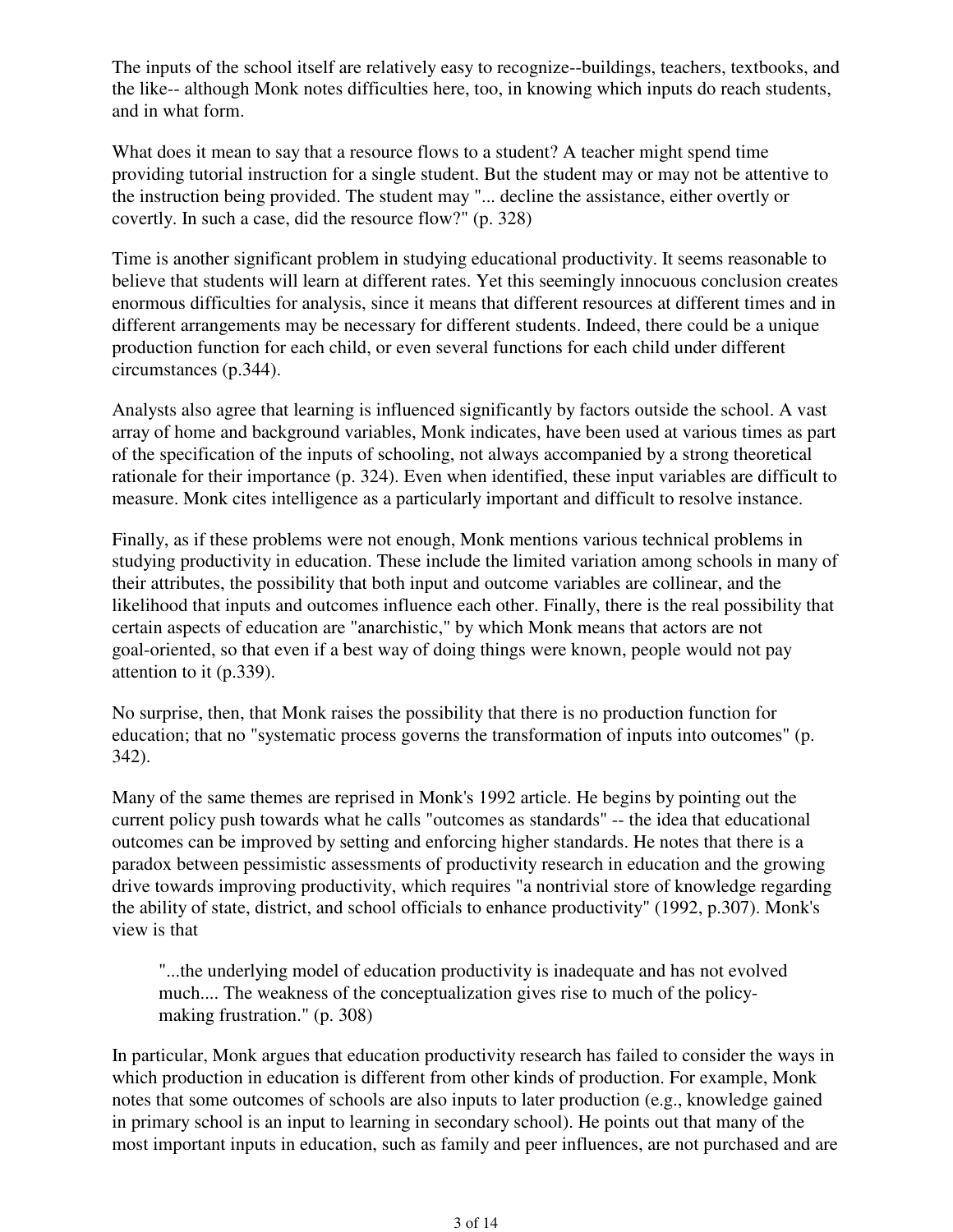difficult to account for. Most relevant to this discussion, he acknowledges that "student time and effort are central ingredients in education production" (p. 315).

Monk then distinguishes between two possible strategies. One assumes that there is no "tractable" production function for education, so that central authorities cannot improve outcomes through a standard set of practices. The second approach retains faith in the existence of a production-function, with "the outcomes-as-standards strategy as a new means of gaining insight into the function's properties" (p. 316). Monk's discussion of the policy implications of these two alternatives is interesting, but will not be recapitulated here. After examining the alternatives he concludes

"...(a) it is premature to conclude that the production function lacks meaning within education contexts; (b) ...approaches to the outcomes-as-standards policy-making response have merit and involve increased efforts to monitor and make sense of the experimentation that occurs; and (c) the embrace of the outcomes-as-standards response ought not to crowd out alternative, more deductively driven strategies." (p. 320)

Monk goes on to advocate the study of productivity through looking at the properties of classrooms. This proposal is based partly on the belief that teachers will use different instructional approaches with different classes of students. He discusses the ways in which these responses by teachers might occur depending on the students, and suggests that teachers may have individual patterns of adjustment that could be studied and defined in terms of their impact.

#### **Educational production and the role of students**

Monk's work provides a good review of what has been done in the area of productivity research in education, and useful lenses for viewing the value of the work and possible directions for its development. He draws our attention particularly to weaknesses in the way in which the idea of educational process has been conceived. I want to suggest that the study of productivity in education has been greatly hampered by underestimating the central role played by students in generating educational outcomes. A better understanding of productivity in education requires much more attention to what students think and do.

The idea of a production function for education depends, of course, on seeing education as being a production process, which means that inputs are transformed into outputs in a standard way. The essential exemplar of a production relationship is the factory, in which raw materials are turned into finished products through various production processes. One can easily recognize the powerful role that the metaphor of the factory plays in much of the current policy conversation around schooling.

There may be, however, a fundamental problem with the production metaphor when applied to schooling. In a school, it is not evident what (or who) the raw materials are, nor who is doing the producing, nor what the product is. All of these problems are illustrated clearly when we consider the role of students in education.

One way of thinking about the issue is to ask whether students are raw materials being processed, or whether they are, as some more recent formulations have it, the workers doing the producing. Production function studies tend to slide over this distinction, treating students sometimes as producers but more often as materials. Students are seen as producers to the extent that issues such as their motivation and effort are taken into account. Yet they are seen as materials to the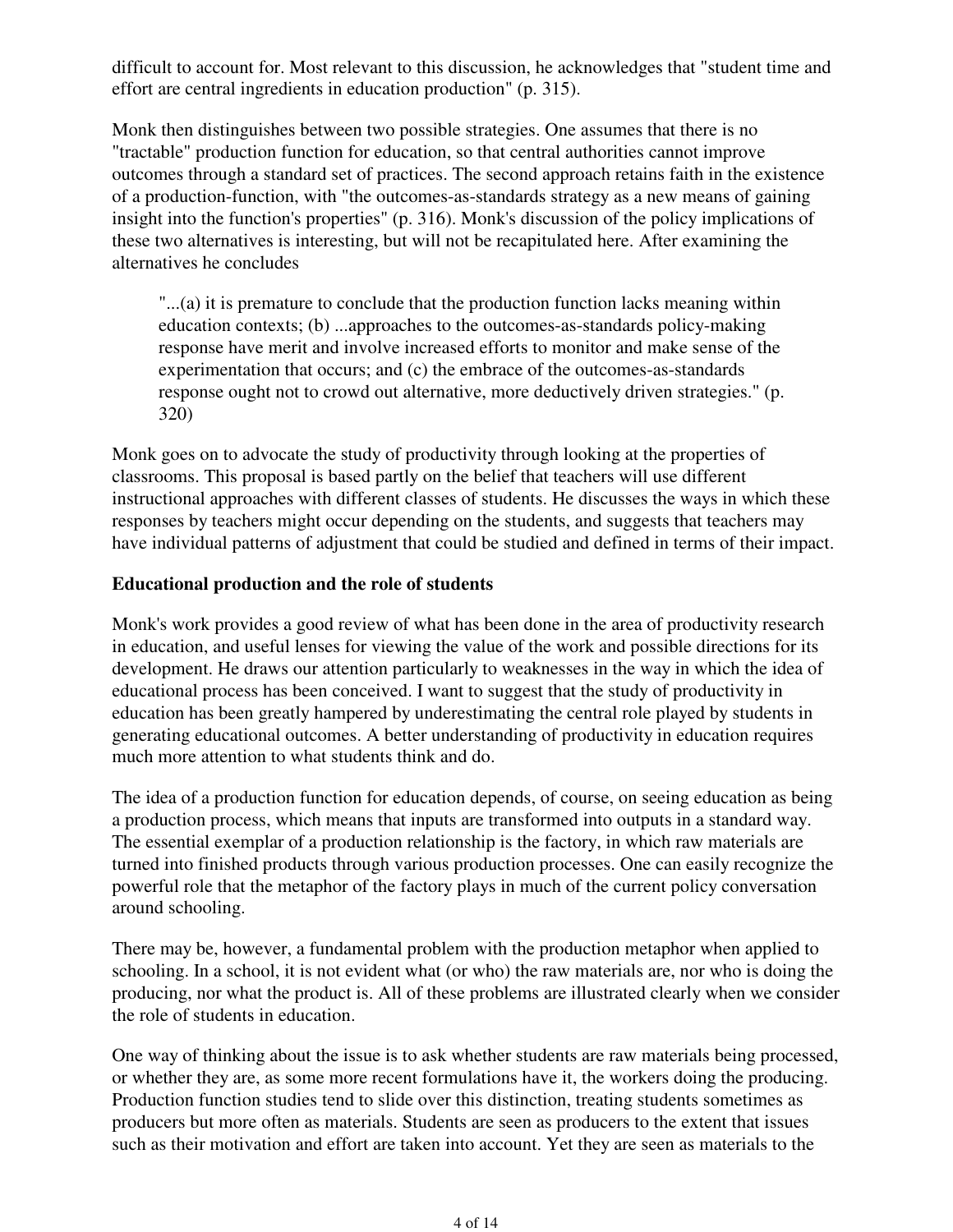extent that studies focus on the antecedents of students, much as we might want to ensure that a certain quality of steel went into the manufacture of cars. Moreover, an implicit assumption in most of the work is that schooling is something done to students--that adults organize schooling to produce certain outcomes. Interest in students is chiefly a matter of how well our efforts have succeeded.

This stance is also visible in much of the research on school processes, including studies that purportedly focus on students. For example, Merlin Wittrock, reviewing research on students' thought processes in the *Third Handbook of Research on Teaching,* noted that "...we must know and understand students' perceptions and previously learned strategies in order to teach a new strategy, and to understand how students will respond to it" (1986, p. 301). Yet the chapter has very little to say about how students think. Most of it reviews studies in which experimenters tried various manipulations to see what their outcomes would be. Learning directly from students about their thinking is essentially absent. In the same volume, in an otherwise valuable discussion of models of thinking about teaching, Lee Shulman (1986) provided almost no comment on the importance of students' understandings and intentions in affecting both teaching and learning.

Many of the problems of production studies hinge on the role of students; whether they are producers or materials. As soon as students are viewed as individuals with unique capacities and interests, the problems of specifying a production relationship in schools become enormous, as Monk points out. Imagine a factory in which the raw materials had minds of their own, and could make autonomous decisions about whether they would be part of whatever was being produced. Just as one was about to weld a piece of metal to be the roof of a car, the part one had in hand would announce its unwillingness to play the assigned role, and its desire instead to be part of an art gallery instead of part of a car, or to become a piece of cloth instead of a piece of metal. A change in welding technique might work for those pieces of metal willing to undergo it, but would hardly solve the problem.

The analogy may seem silly, but this is what happens in schools. Students must do the learning; there is no way around this fact. Whatever schools provide, whatever teachers do, in the end it is the student who must use the resources to acquire skills and knowledge. As Fenstermacher pointed out (1990) in comparing teaching to professions such as medicine or law, education is not something we do to people, but something that people do for themselves, assisted, we hope, by the efforts of teachers. Students play a far more complicated role than that of raw materials.

The idea of the student as worker seems more promising than that of the student as material to be worked on, since it acknowledges that learning is something that students do. But it too has problems as an analogy. In economic processes workers are doing something to some material or for someone else. Although students often do think of schooling in this sense, as doing something for their teachers or their parents, the concept of education is centrally concerned about what happens to learners, not what happens to others around them. If students are the workers, then they are working on themselves rather than on external materials.

These are large differences from a standard production model or even from production in other public service activities such as health care. Students do not stand in relation to schools either as raw materials to be processed or as workers doing the processing. Education is a unique kind of production because it requires learners to create knowledge and meaning in the context of their own lives. The key aspect of social situations such as schooling, as has often been pointed out by theorists, is that humans are intentional; they can alter their actions according to their developing understanding of a given situation. This understanding is best captured in the phenomenological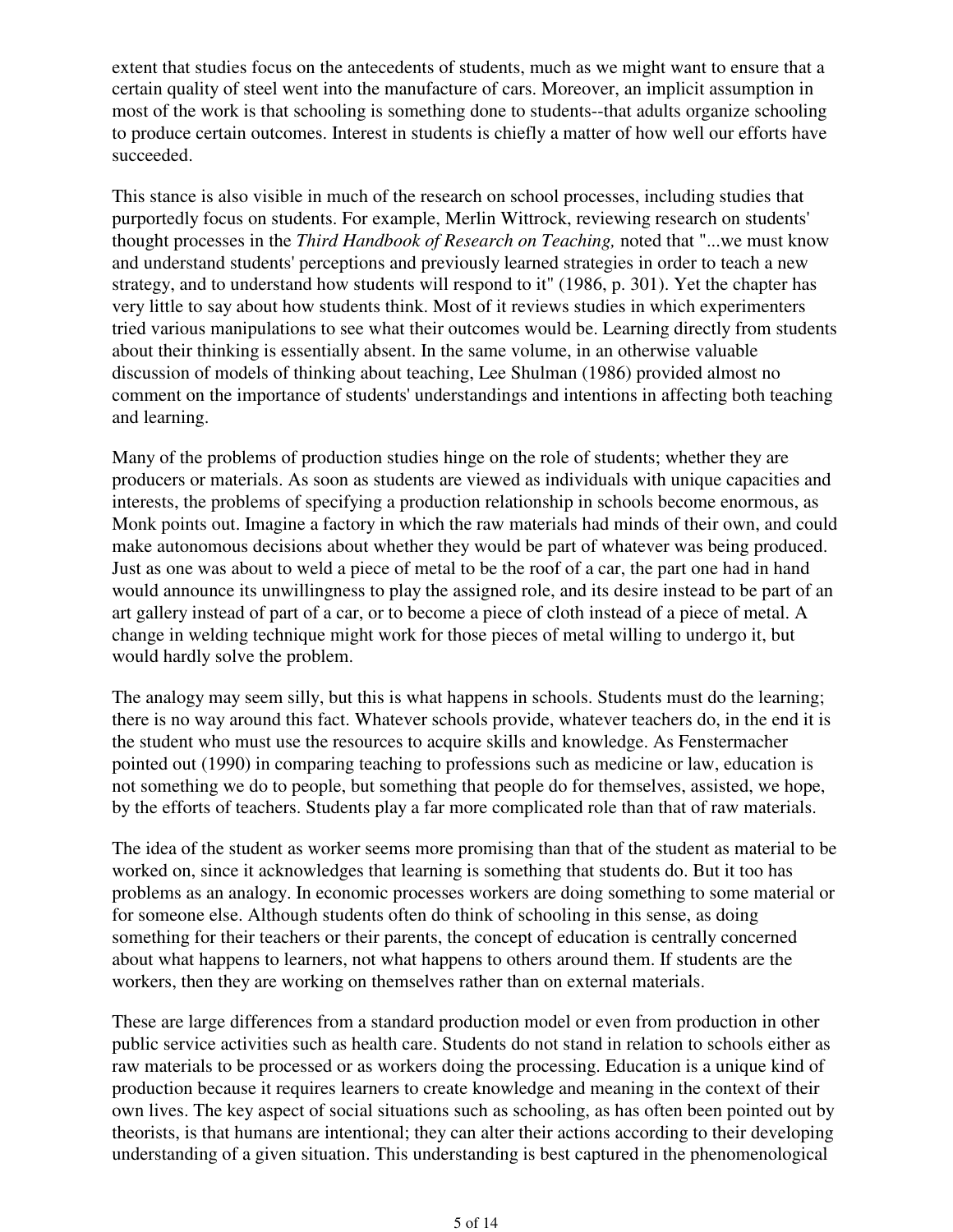sociology of Alfred Schutz (1967, 1970), who wrote extensively about human intention and action and their development through a person's life experiences. Schutz's work, and that of others in the same vein (e.g., Natanson, 1970; Greene, 1988), illustrates the ways in which people make sense of their world, and how these relevances shift constantly as their ideas and situations change.

Every teacher knows this, of course. Every teacher realizes that what happens in a class is fundamentally dependent on who the students are, how they make sense of the world, and what they want or do not want to do. Students are constantly making decisions about the amount of effort, attention and interest they will put into their school work. They decide to come to school or not, to pay attention in class or not, to take the material seriously or not, to focus on grades or not (Doyle, 1986). These decisions, we may hope, are not entirely independent of what schools and teachers do. Neither are they determined by what happens in schools. We may arrange schooling on the basis of relatively standard treatment of all, but every educator recognizes that the best laid plans may, and often do, come to nothing in the face of students with different agendas.

It is not merely that students are shaped by their backgrounds or abilities, either, important though these may be. For every student, background, ability and a variety of other life circumstances produce a unique biography, a unique personality, and a unique way of responding to the world. These elements are expressed in school, as they are in every other aspect of a person's life.

#### **Some examples**

Many studies illustrate clearly the influences that shape students' approach to schooling and the crucial role that students play in creating educational outcomes. Examining a few studies will illustrate the centrality and dynamics of students' roles.

Paul Willis's classic study of working class boys in Britain, *Learning to Labour,* shows how "the lads" develop their understanding of schooling as a result of family and social class background and peer culture, and how this understanding influences their behavior in school. Willis's "lads" also distinguish themselves from other groups within the school, and draw much of their identity from their oppositional behavior. They set out to be disruptive, to aggravate teachers and to avoid doing what the school wants. For teachers they are intractably difficult. Though their views and behavior may not fit the norms of the school, these boys do have knowledge about themselves and the world, and the ability to apply that knowledge when it seems appropriate to them to do so. Their identification of themselves as working class, with a particular orientation both to school and work, sets up various tensions and paradoxes in their world which Willis describes.

*Making the Difference* (Connell, Ashenden, Kessler and Dowsett, 1982), provides an extended portrait of secondary students in Australian public and private schools. The study shows how, for each student, a particular combination of family, personality, life experience and school leads students to a way of thinking about schooling and behaving in school. Even where class backgrounds are similar, some students end up relatively committed to schooling, while others do not -- perhaps because of parents, or friends, or a teacher, or some event that occurred. The range of circumstances that can have important impacts on students' views and choices is practically infinite. Moreover, Connell et al. point out that "'being a good student' is a constructed fact, not a given", so that students' commitment to school is "subject to change over the years, sometimes to radical mutation" (p.105). Schools are, in these authors' view, "active and influential producers of educational outcomes" but in a dynamic relationship with students and their families (p.187).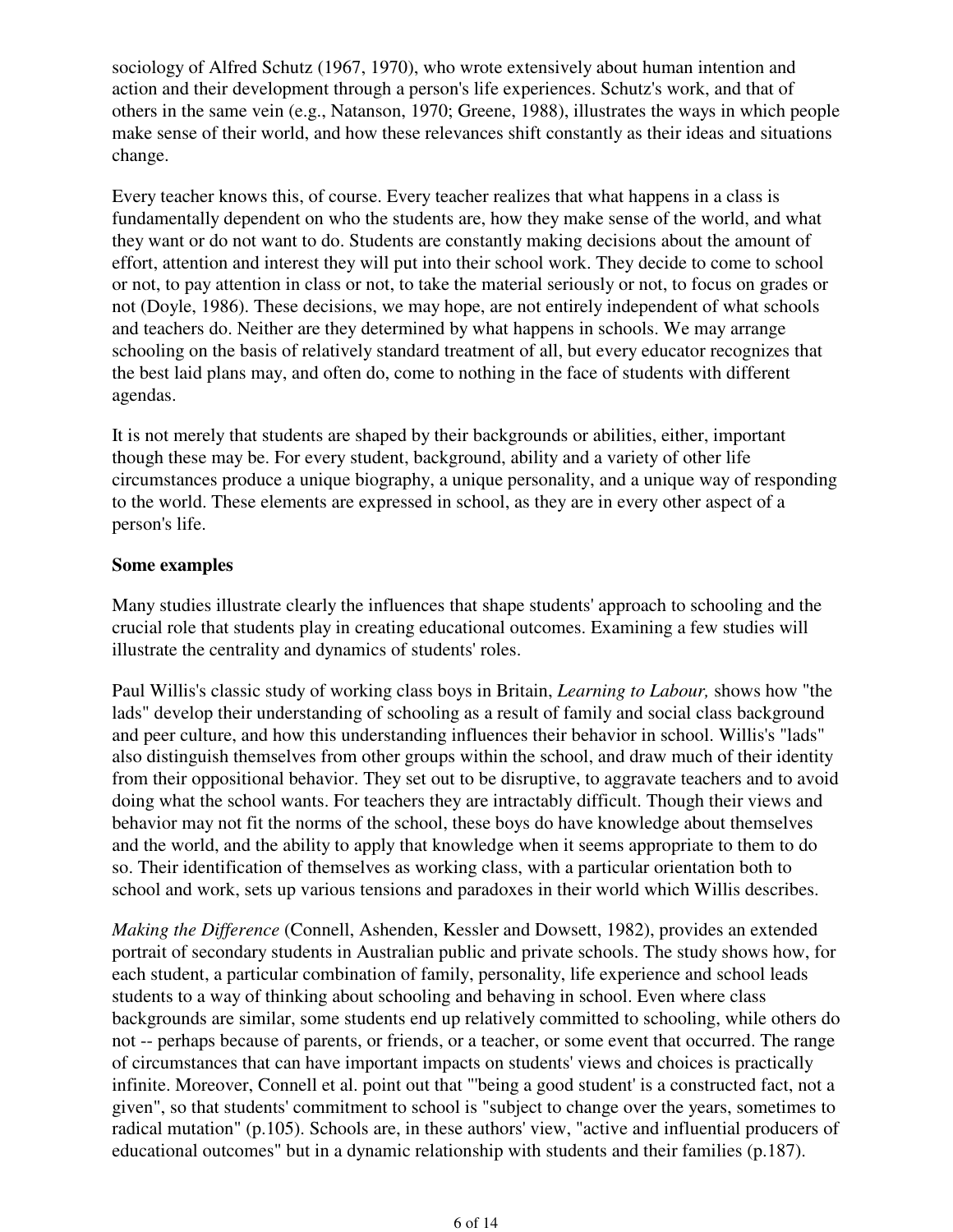A third study, Mike Rose's *Lives on the Boundary* (1989), deals with adult learners. Rose tells stories of his own life growing up in South Los Angeles, and those of many of the learners he has since encountered in his work -- Hispanics from East Los Angeles, Vietnam veterans, Asian immigrants. He illustrates vividly the ways in which these people had come to the particular point at which he met them and their incredibly diverse ideas about and approaches to learning. The learners he describes saw and were motivated by quite different things. Rose writes,

"...the challenge that has always faced American education... is how to create both the social and cognitive means to enable a diverse citizenry to develop their ability. It is an astounding challenge: the complex and wrenching struggle to actualize the potential not only of the privileged but, too, of those who have lived here for a long time generating a culture outside the mainstream and those who... immigrated with cultural traditions of their own. This painful but generative mix of language and story can result in clash and dislocation in our communities, but it also gives rise to new speech, new stories, and once we appreciate the richness of it, new invitations to literacy" (p. 226).

What these three books have in common (and many others could be cited that support the same view) is a focus on the ways in which students play a key role in creating school outcomes through a dynamic process of understanding and acting.

Here is what Robert Coles concluded after twenty years of studying children's lives and actions. He is writing about a youth in Georgia in 1960 who, much to the boy's own surprise, ended up befriending the first two black students in his school, after beginning by jeering and cursing them. That youth's

"...willingness to suggest the complexity of things contrasts, alas, with the categorical assurance of some theorists who have moral development all figured out, as if life were a matter of neatly arranged academic hurdles, with grades given along the way. Here was a young person with a story ... the circumstances that make for such a difference in our lives, the accidents, the incidents that come along out of nowhere, it seems. Fate is the word other generations used, and destiny - but of course, to accept what such words imply about this life takes matters out of the hands of those of us who want control, who want to be able to predict all, explain all" (1986, pp. 28-29).

Some might suggest that this sort of view of human life and human learning makes it impossible to talk about productivity in education. Most of the commentary that emphasizes human intentionality comes from a pedagogical or philosophical orientation far from that of productivity studies (e.g., Greene, 1988). Monk seems to suggest that if one sees each schooling situation as unique, one is condemned to a never-ending process of experimenting without much learning. Yet this assessment seems unduly pessimistic. Our inability to pin down a phenomenon precisely and entirely does not mean that we have learned nothing. Without entering the long-standing philosophical debate about what knowledge is and whether and how it can be accumulated, we can simply observe that people behave as if they were learning even when they are not sure of just what they have learned, or how they have learned it. We can and do, as Monk recognizes in discussing what he calls the "quasi-but unknown production function," draw conclusions based on our study and our experience even if their warrant in evidence is far from total. It is not reasonable to claim that if we do not know everything then we know nothing.

We may really have no choice except to assume that we can make order out of the world no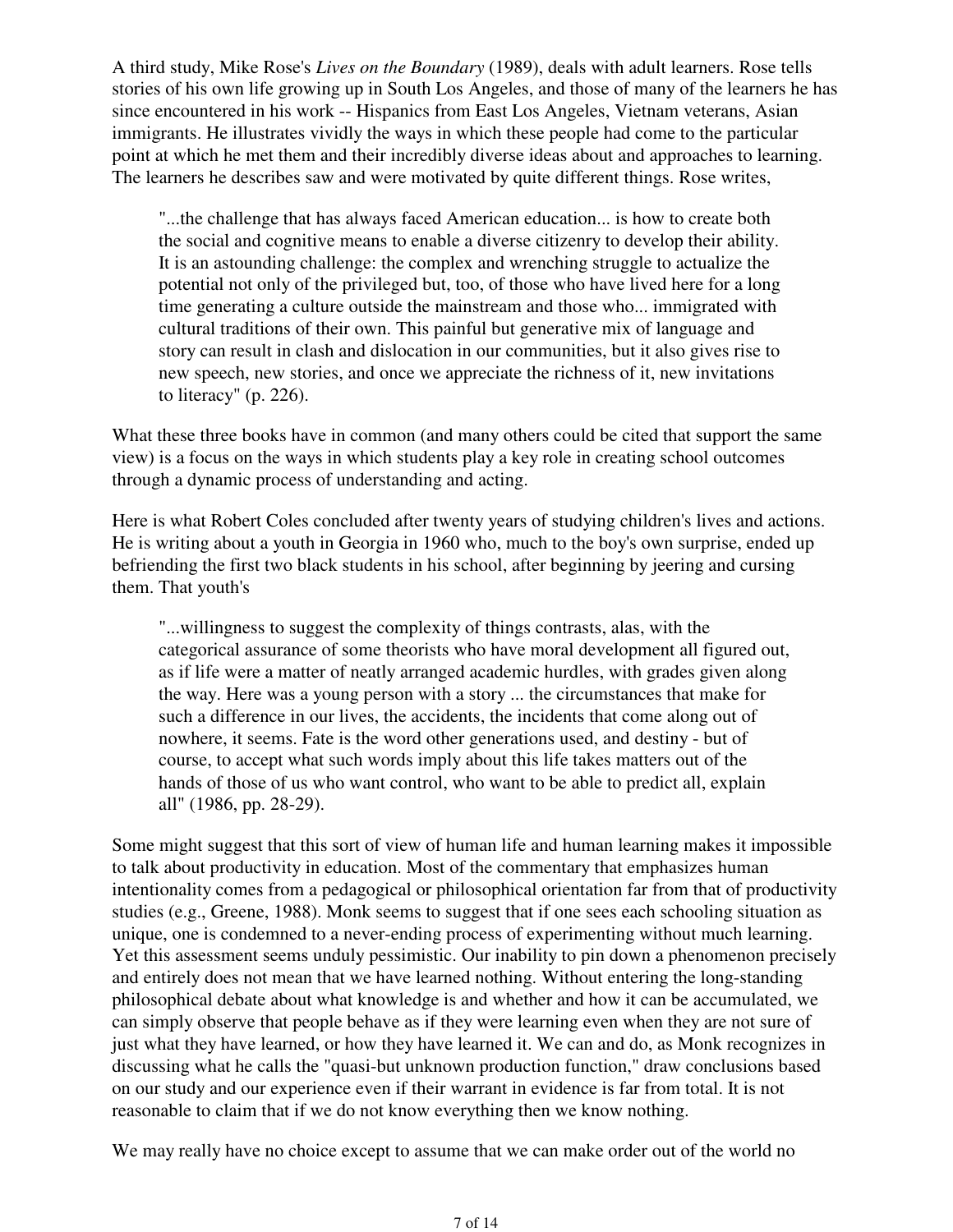matter how difficult it may seem. Robert Coles, after making his comment about fate and circumstance, goes on to say that even so one doesn't have to abandon all efforts to understand moral life theoretically (p. 30). Others have written eloquently about the same dilemmas in our understanding of other parts of the social world (e.g., Dror, 1986; Inbar, 1992). The same it true of our understanding of how education occurs. Putting students at the center of our thinking about schools, even if we acknowledge all the uncertainty and individuality described by Willis, Connell et al and Rose, does not mean throwing up our hands in despair and giving up on improving education. Instead, we can think through the implications for both policy and research of seeing students as, uniquely, both the producers and the product of their education.

#### **Policy implications of putting students first**

If what students do and think is central to education, then it must also be central to the way schooling is organized. Yet that is far from being the case. Most of the policy attention about schools focuses on such matters as curriculum, teachers, school organization, or governance. Policies in these areas are presumed, almost unthinkingly, to yield changes in what students do, think, or learn.

Consider various sides of the debate over restructuring schooling. One approach has been what Fullan (1991) calls the "intensification" approach -- stricter curriculum requirements, closer supervision of teachers and students, external examinations, and so on. Here the assumption is that teachers and administrators will be tougher on students, and that students will respond to the changes by intensifying their own efforts at school. The strategy could be phrased as one of "making them learn whether they want to or not". Put this way, of course, it is clearly unworkable, since we have abundant evidence that though we may be able to influence, we cannot control what students learn. If we could, presumably we would already have taken steps to make sure all students learned what we wanted them to. As soon as we see students as both workers and product, clearly a strategy of intensification will not, by itself, be successful, since it does not take into account the power and range of students' ideas and motivations.

The main alternative policy currently being proposed is the "professionalization" approach, in which more authority is to be given to teachers to take the steps they see as most desirable. In some versions authority is moved to school communities which include teachers, parents, and sometimes students (Zeichner, 1992). But if we think of students as central, then this strategy too seems unlikely to succeed. It assumes that teachers know what to do to create more learning, and that they will do so if given the authority. Neither assumption seems credible. It is reasonable to think that most teachers have a real concern about students and their welfare. It is not reasonable to think that all teachers have a tremendous store of knowledge about how to educate that they are waiting to unleash with dramatic effect as soon as they are freed from the shackles of bureaucratic restrictions. Nor is it reasonable to think that teachers will, any more than any other occupational group, always recognize the best interests of students or have those interests at heart when they conflict with teachers' own ideas, needs and interests.

If neither intensification nor professionalization is a good strategy given a belief in students as the center of education, what policy alternatives do we have? Many can be derived from available evidence about how people live and learn; two examples will suffice to illustrate the sorts of changes in policy and organization that follow.

Perhaps most importantly, we would need to pay much more attention to the issue of motivation. If students are the producers of their own learning, then their motivation is absolutely critical. There is a substantial literature on motivation, both in education and in psychology (e.g., Ames &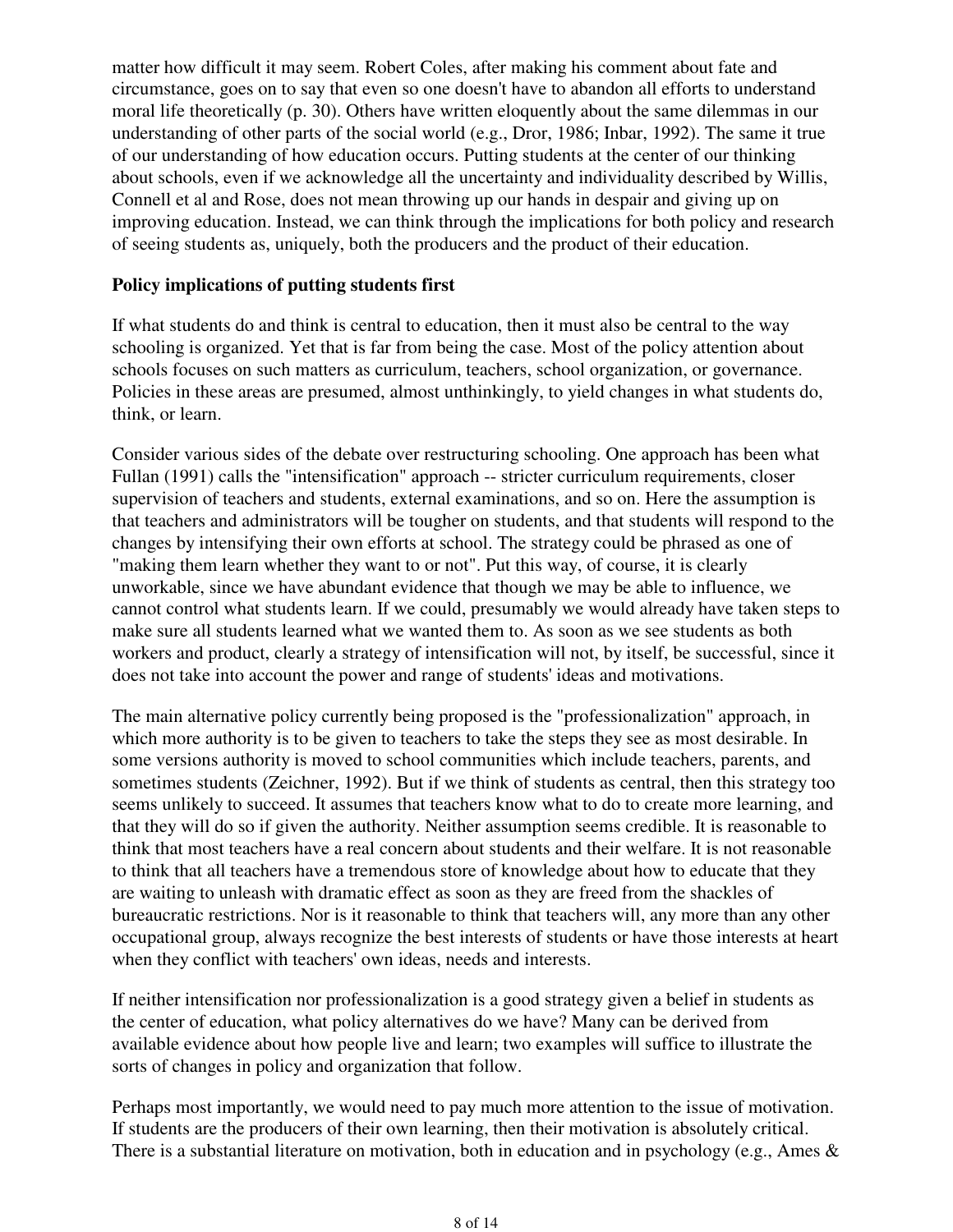Ames, 1984, 1989; Deci & Ryan, 1985; Hastings & Schwieso, 1987). Various strategies for the organization of schooling and teaching have been advanced based on this research. Nolen and Nicholls (in press), in reviewing the literature, come to the conclusion that the most effective strategies have to do with treating students as capable persons, capitalizing on their knowledge and interests, and involving students in determining goals and methods of learning. Berliner (1989) suggested that classrooms where different kinds of tasks are occurring simultaneously provide more ways for students to demonstrate ability and feel competent (p. 323). DeCharms (1984, p. 306-307) suggested that teachers need to provide students with choices and encourage "responsible pupil-influence attempts and independent activity", with students learning gradually to make more and larger choices.

Covington (1992) went further, suggesting that the entire school curriculum should be organized around what he calls "serious games" based on the analysis of "discovered problems" (p. 224), and that students should be provided with "opportunities ... to produce something of merit in the real world" (p. 236). Many other similar suggestions could be cited (Glynn, 1985; Grolnick & Ryan, 1987).

Second-order consequences are immediately apparent. Working to motivate students would seem necessarily to require that their ideas and interests be taken seriously, that they be treated with respect, that they have significant influence (which is not to say total control) over what they study, how they study, and when they study. There would need to be much less rigidity and hierarchy in the organization of schooling. We might begin by applying to students the various assertions now being promoted about the appropriate treatment of teachers -- as persons who need to be autonomous but in a collegial setting, who need to exercise more influence over their work, who should not arbitrarily be assigned tasks or be evaluated without their participation (e.g., Lieberman & Miller, 1990; Rosenholtz, 1985). If teachers would be better workers given such conditions, would not the same be true of students?

These suggestions may seem so obvious as to require no mention, yet they are not strategies that are common in schools, as shown by a large body of evidence on the dynamics of classrooms (e.g., Cullingford, 1981; Goodlad, 1983; Stahl, 1992). And somehow when the research is translated into practitioner publications, the stress on student autonomy is also lost. In 1985 Jack Frymier wrote a brief discussion of motivation for *Kappa Delta Pi*; of the 13 suggestions he made to teachers about increasing motivation, only one dealt with increasing the role of students. Similarly, in a 1988 NASSP publication Grossnickle and Thiel stressed that teachers should work to make classes interesting to students, but say almost nothing about involving students in this effort. Their only mention of a student role is a brief suggestion to "utilize student input... when appropriate" (1988, p. 6). Of their 12 suggestions about schoolwide efforts to increase motivation, not one involves students' being given a more active role.

These ideas do not imply a return to the idea (seldom honored in practice) of schools in which students do whatever they want. Idealizing the intentions and motivations of students is no more reasonable than doing the same for teachers or administrators. Instead, a hard-nosed interest in productivity in education--in having students learn more--leads to the requirement that students' ideas, interests and preferences be accorded much more importance than they currently are in the organization of schools and classrooms. Educators would engage in debate with students about what was worth doing and why - in itself an important learning - rather than issuing orders and enforcing them with behavioral sanctions. No party would be in charge; all parties would have to pay attention to the ideas and wishes of others, and to justify their own ideas through giving reasons and defending opinions. (These ideas are developed in more detail in another paper which is currently under review for publication.)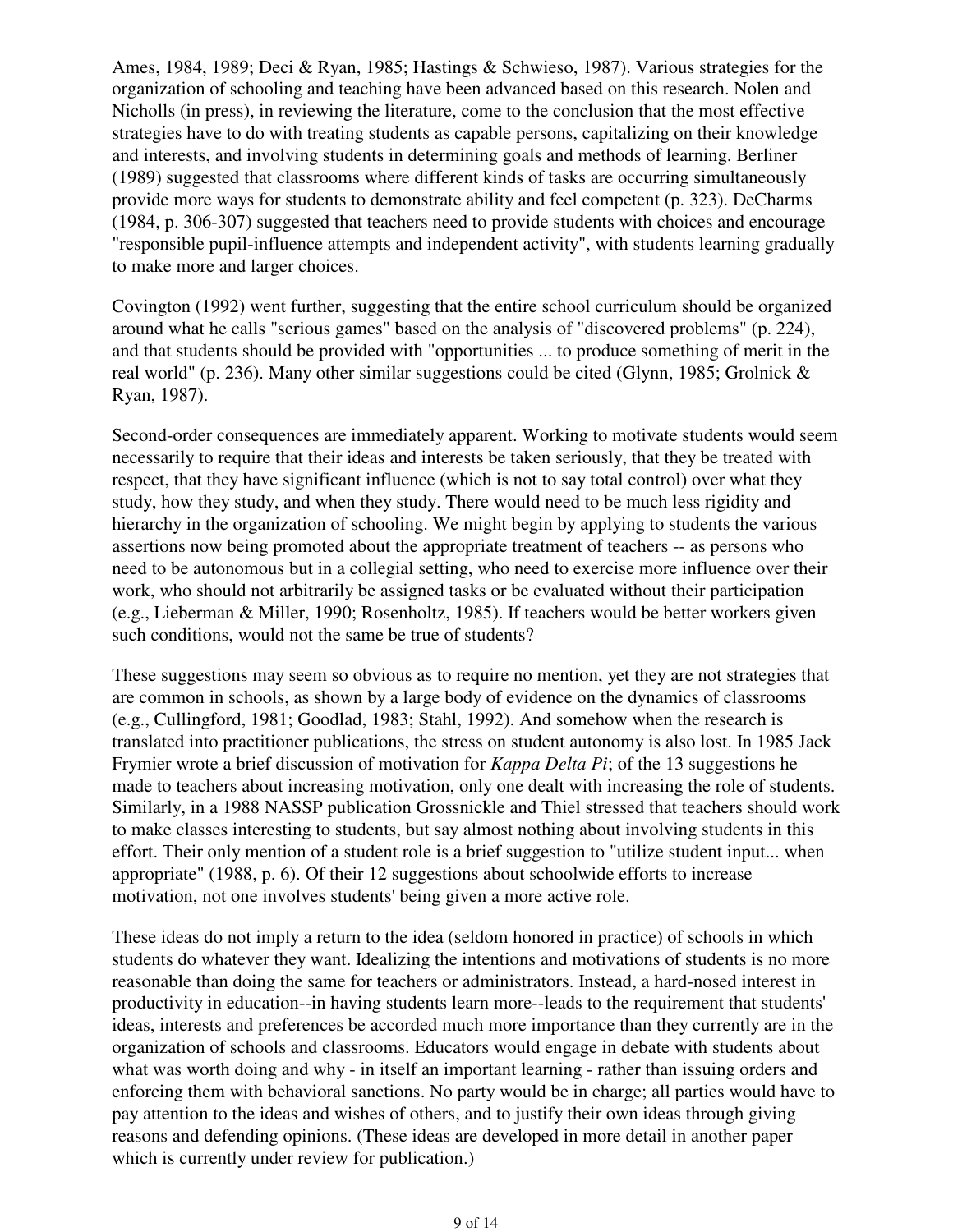A second example has to do with the use of time in schools. As bureaucratic organizations schools proceed on the basis of standardized allocations of time. A day is the same length every day; so is a class, particularly in secondary schools. Breaks happen at preordained times. A course requires so many hours of classroom time. It is hardly original to point out that these practices fly in the face of knowledge about learning. Less often noted is that only certain kinds of time "count" in schools. It is assumed that learning is taking place only when students are in a class or an assigned activity with a teacher. What students may be doing or learning while at home, on the playground, in a library, riding the bus, at work, or in other situations is, typically, seen as irrelevant. Yet we know that learning is powerfully affected by what happens to students in their homes or at their work or with their friends.

There is no reason in principle why the use of time in schools could not be made much more flexible. There is no reason in principle why everyone must be doing the same thing at the same time. At the simplest level, why must all students have recess at the same time every day, regardless of what is happening in their classroom? Why must all classes in secondary schools be the same length? A colleague of mine recently made a considerable impact on the extent of out-of-school activities in a high school by setting aside certain days for field trips. Teachers, who no longer had to go through extensive negotiations to take students out of colleagues' classes, began to include more field trips into their programs.

More dramatic changes in use of time can also be considered. It would be quite possible -- highly desirable -- to see students' entire lives as educational experiences, and try to integrate what they do out of school with what they do in school. Students' part-time work, often seen as an interference with their schooling, could become an essential part of the curriculum, instantly expanding the amount of time students' were spending on their education. The possibilities for different uses of time are enormous.

Clearly these ideas are only sketched out here in a general way. Their implementation would doubtless be fraught with the usual difficulties besetting institutional change. Another paper would be required to take up these questions in detail; here I will simply say that seeing the obstacles is not a reason to abandon a course we believe to be right.

#### **Implications for research**

If we need to take action in schools to put students in a more central role, then it is equally important to direct research at the same questions. A first requirement is simply to learn more about how students experience schooling; how they think about and organize their work as learners. There is surprisingly little research that asks directly about these issues. Studies such as Cullingford's (1981) are all too rare, even though they cast considerable insight into students' understanding of and approach to schooling. Not only are such general inquires needed, but we could benefit from learning more about how students perceive many aspects of schooling, including various instructional techniques, disciplinary practices, organizational attributes, and so on. As has been noted, much of the research that deals with students is conceived and conducted from the point of view of educators trying to shape students' actions rather than from the standpoint of the students themselves.

Moving to research that falls more closely in the economic domain, it would be highly relevant to study the impact of experimenting with the kinds of changes that are called for in the literature on motivation cited earlier. Monk's 1992 article calls for experimentation as a means of studying productivity. We have already noted that most of the measures currently proposed for study, however, have little to do with altering the role of students. Researchers might well want to study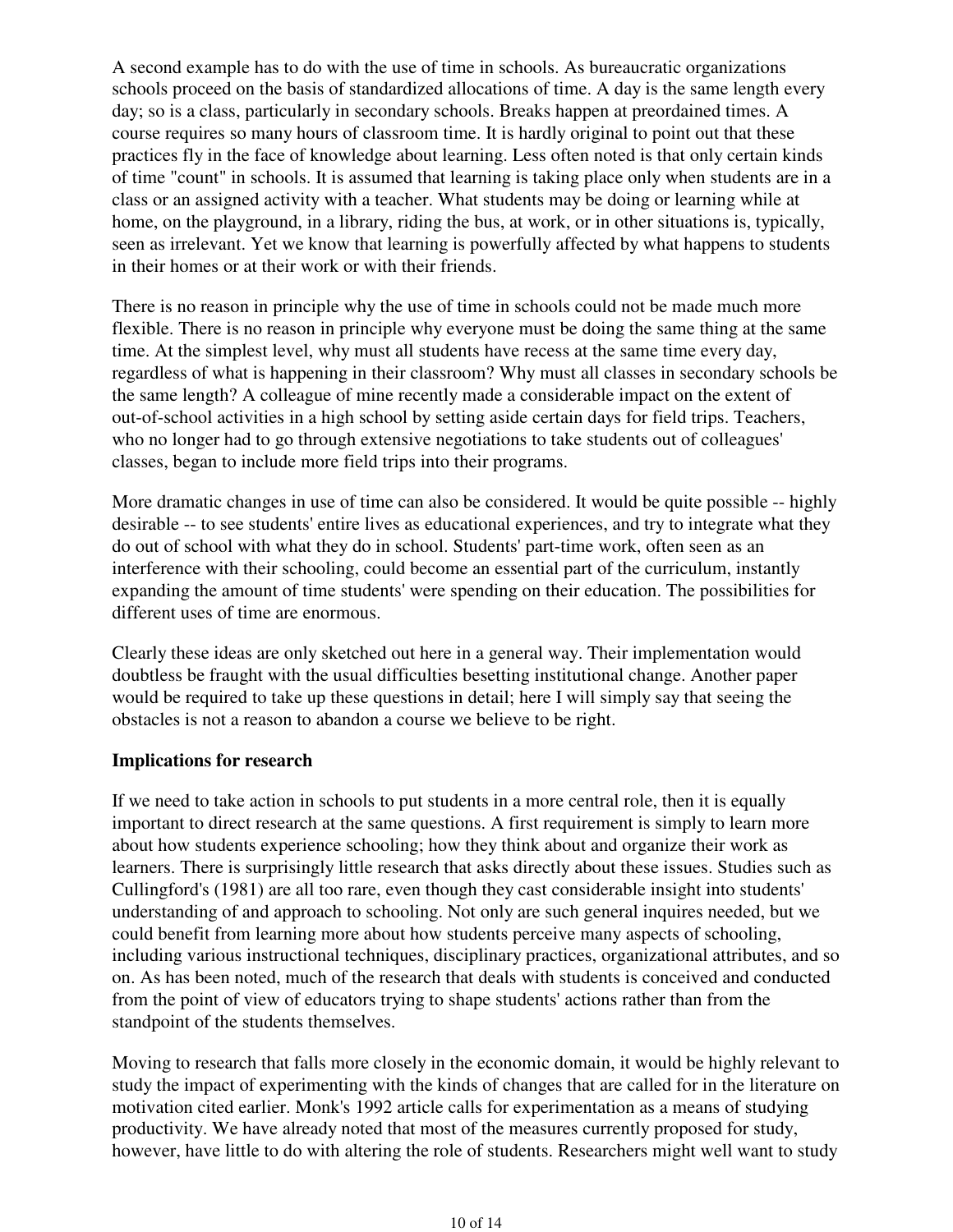the differential impact of settings that are more and less coercive in their treatment of students. The existing differences between early childhood settings and those of older students provide one way to study these differences.

#### **Conclusion**

Seeing students as the central element in educational productivity offers a way to combine the agendas of conservative critics of education and of liberal reformers. It provides a route with clear policy implications and with the promise -- open to careful and systematic evaluation -- of improving the results of schooling. It seems an obvious approach, yet has received relatively little attention. Efforts to conduct schooling as if students really mattered ought to have an important place on the policy and research agenda.

#### **REFERENCES**

Ames, R. & Ames, C. (Eds.). (1984). Research on Motivation in Education, Vol. 1: Student Motivation. San Diego: Academic Press.

Ames, R. & Ames, C. (Eds.). (1989). Research on Motivation in Education, Vol. 3: Goals and Cognitions. San Diego: Academic Press.

Berliner, D. (1989). Furthering our understanding of motivation and environments. In R. Ames  $\&$ C. Ames (Eds.), Research on Motivation in Education, Vol. 3: Goals and Cognitions (pp. 317-342). San Diego: Academic Press.

Boyd, W.L. (1991). The power of paradigms. In R. O'Reilly & C. Lautar (Eds.), Policy Research and Development in Canadian Education (pp. 7-29). Calgary: University of Calgary Press.

Coles, R. (1986). The Moral Life of Children. New York: Atlantic Monthly Press.

Connell, R.W., Ashendon, D.J., Kessler, S., & Dowsett, G. (1982). Making the Difference. Sydney: George Allen and Unwin.

Covington, M. (1992). Making the Grade: A Self Worth Perspective on Motivation and School Reform. Cambridge: Cambridge University Press.

Cullingford, C. (1991). The Inner World of the School: Children's Ideas About Schools. London: Cassell.

deCharms, R. (1984). Motivation enhancement in educational settings. In R. Ames & C. Ames (Eds.), Research on Motivation in Education, Vol. 3: Student Motivation (pp. 275-313). San Diego: Academic Press.

Deci, E. & Ryan, R. (1985). Intrinsic Motivation and Self- determination in Human Behavior. New York: Plenum.

Doyle, W. (1986). Classroom organization and management. In M. Wittrock, (Ed.), Third Handbook of Research on Teaching (pp. 392-431). New York: Macmillan.

Dror, Y. (1986). Policymaking Under Adversity. New York: Transaction Books.

Fenstermacher, G. (1990). Some considerations on teaching as a moral profession. In J. Goodlad, R. Soder, K. Sirotnik,(eds.) The Moral Dimensions of Teaching. San Francisco: Jossey-Bass.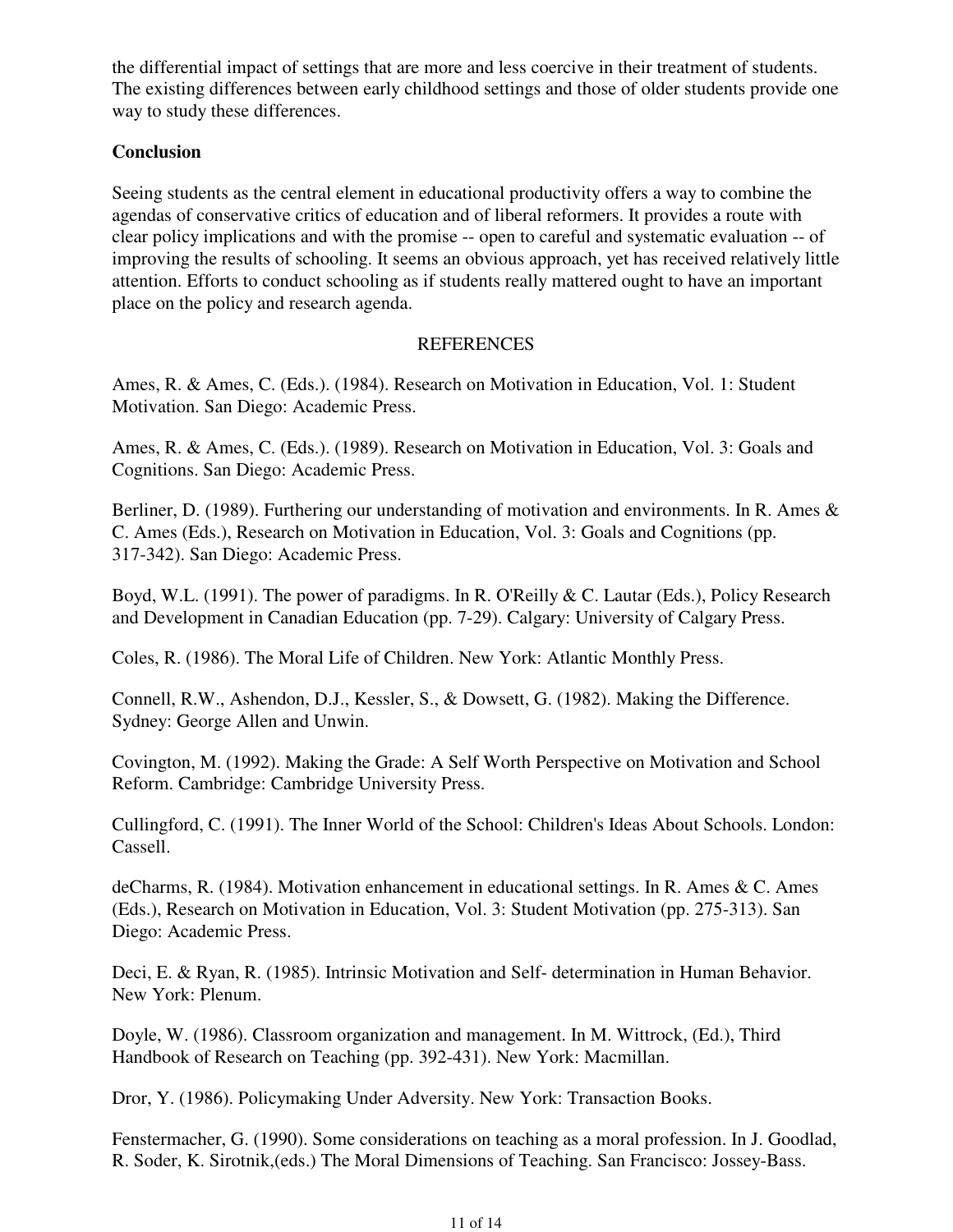Fullan, M. (1991). The New Meaning of Educational Change. New York: Teachers College Press/ OISE Press.

Frymier, J. (1985). Motivation to Learn. West Lafayette, IN: Kappa Delta Pi.

Glynn, T. (1985). Contexts for independent learning. Educational Psychology, 5(1), 5-15.

Goodlad, J. (1984). A Place Called School. New York: McGraw-Hill.

Greene, M. (1988). The Dialectic of Freedom. New York: Teachers College Press.

Grolnick, W. & Ryan, R. (1987). Autonomy support in education: Creating the facilitating environment. In N. Hastings & J. Schwieso (Eds.), New Directions in Educational Psychology, 2: Behavior and Motivation in the Classroom. East Lewes: Falmer Press.

Grossnickle, D. & Thiel, W. (1988). Promoting Effective Student Motivation in the School Classroom. Reston, VA: NASSP.

Hallak, J. (1990). Investing in the Future: Setting Educational Priorities in the Developing World. Paris: International Institute for Educational Planning.

Hastings, N. & Schwieso, J. (Eds.). (1987). New Directions in Educational Psychology, 2: Behavior and Motivation in the Classroom. East Lewes: Falmer Press.

Inbar, D. (1992). Planning for choice: The educational sociotechnological challenge of the future. Educational Policy, 6(1), 3-18.

Lieberman, A. & Miller, L. (1990). Teacher development in professional practice schools. Teachers College Record, 92, 106-122.

Monk, D. (1990). Educational Finance: An Economic Approach. New York: McGraw-Hill.

Monk, D. (1992). Education productivity research: An update and assessment of its role in education finance reform. Educational Evaluation and Policy Analysis, 14(4), 307-332.

Natanson, M. (1970). The Journeying Self. Reading, MA: Addison-Wesley.

Nolen, S. & Nicholls, J. (In press). A place to begin (again) in research on student motivation: Teachers' beliefs. Journal of Teaching and Teacher Education.

Rose, M. (1990). Lives on the Boundary. New York: Free Press.

Schutz, A. (1967). The Phenomenology of the Social World. Chicago: Northwestern University Press.

Schutz, A. (1970). Reflections on the Problem of Relevance. New Haven: Yale University Press.

Shulman, L. (1986). Paradigms of research programs in the study of teaching: A contemporary perspective. In M. Wittrock (Ed.), Third Handbook of Research on Teaching. New York: Macmillan. 3-36.

Stahl, A. (1992). Personal and cultural factors interfering with the effective use of individual and group learning methods. The Journal of Educational Thought, 26(1), 22-32.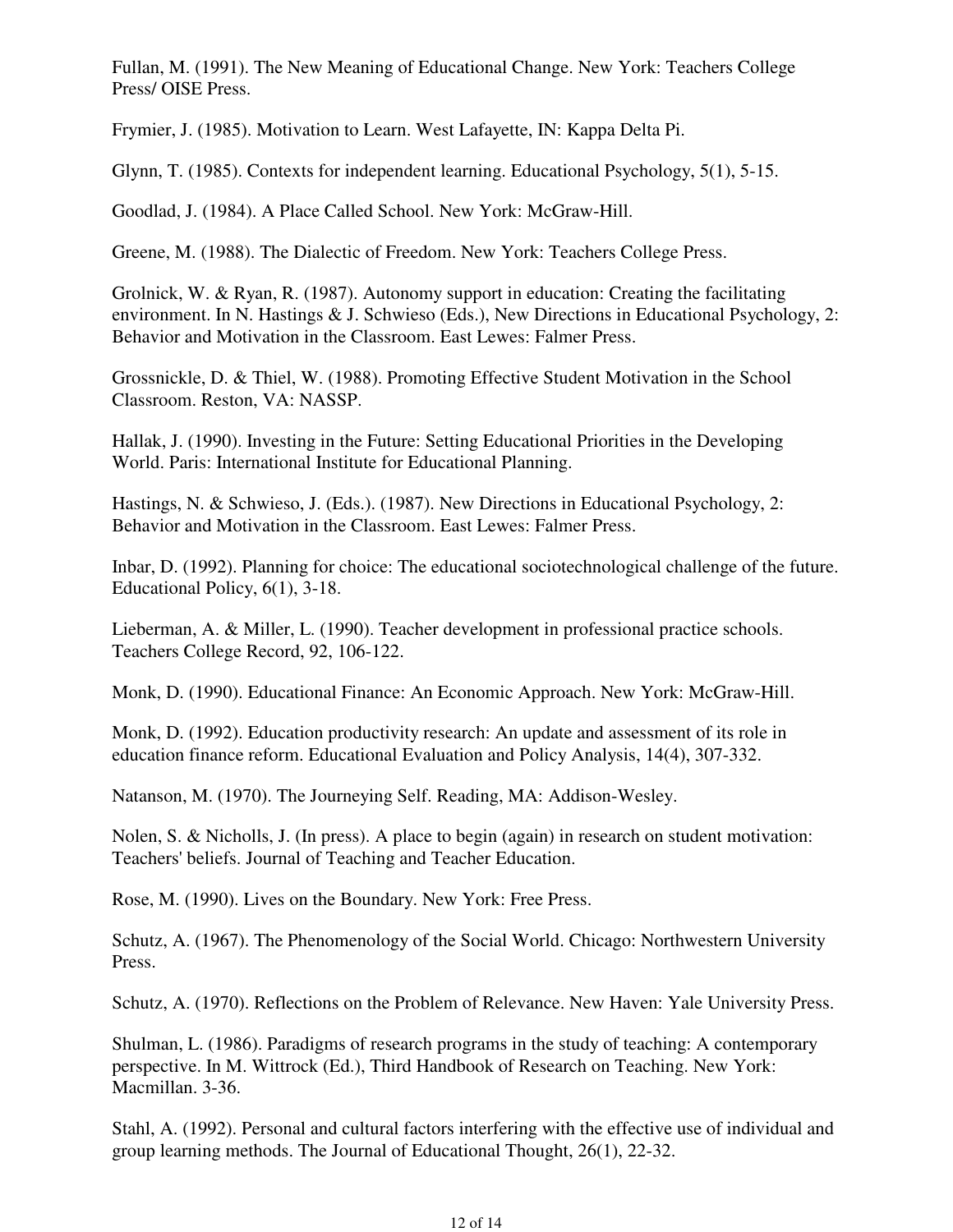Willis, P. (1977). Learning to Labour. Westmead, England: Saxon House.

Wittrock, M. (1986). Students' thought processes. In M. Wittrock (Ed.), Third Handbook of Research on Teaching. New York: Macmillan. 297-314.

Zeichner, K. (1991). Contradictions and tensions in the professionalization of teaching and the democratization of schools. Teachers College Record, 92(3) 363-378.

#### **Copyright 1993 by the** *Education Policy Analysis Archives*

*EPAA* can be accessed either by visiting one of its several archived forms or by subscribing to the LISTSERV known as EPAA at LISTSERV@asu.edu. (To subscribe, send an email letter to LISTSERV@asu.edu whose sole contents are SUB EPAA your-name.) As articles are published by the *Archives*, they are sent immediately to the EPAA subscribers and simultaneously archived in three forms. Articles are archived on *EPAA* as individual files under the name of the author and the Volume and article number. For example, the article by Stephen Kemmis in Volume 1, Number 1 of the *Archives* can be retrieved by sending an e-mail letter to LISTSERV@asu.edu and making the single line in the letter read GET KEMMIS V1N1 F=MAIL. For a table of contents of the entire ARCHIVES, send the following e-mail message to LISTSERV@asu.edu: INDEX EPAA F=MAIL, that is, send an e-mail letter and make its single line read INDEX EPAA F=MAIL.

The World Wide Web address for the *Education Policy Analysis Archives* is http://olam.ed.asu.edu/epaa

#### *Education Policy Analysis Archives* are "gophered" at olam.ed.asu.edu

To receive a publication guide for submitting articles, see the *EPAA* World Wide Web site or send an e-mail letter to LISTSERV@asu.edu and include the single line GET EPAA PUBGUIDE F=MAIL. It will be sent to you by return e-mail. General questions about appropriateness of topics or particular articles may be addressed to the Editor, Gene V Glass, Glass@asu.edu or reach him at College of Education, Arizona State University, Tempe, AZ 85287-2411. (602-965-2692)

#### **Editorial Board**

| John Covaleskie<br><b>Syracuse University</b>                            | Andrew Coulson                               |
|--------------------------------------------------------------------------|----------------------------------------------|
| Alan Davis                                                               | Mark E. Fetler                               |
| University of Colorado--Denver                                           | mfetter@ctc.ca.gov                           |
| Thomas F. Green<br><b>Syracuse University</b><br>tfgreen@mailbox.syr.edu | Alison I. Griffith<br>agriffith@edu.yorku.ca |
| Arlen Gullickson                                                         | Ernest R. House                              |
| gullickson@gw.wmich.edu                                                  | ernie.house@colorado.edu                     |
| Aimee Howley                                                             | Craig B. Howley                              |
| ess016@marshall.wynet.edu                                                | u56e3@wynym.bitnet                           |
| William Hunter                                                           | Richard M. Jaeger                            |
| hunter@acs.ucalgary.ca                                                   | rmjaeger@iris.uncg.edu                       |
| Benjamin Levin                                                           | Thomas Mauhs- Pugh                           |
| levin@ccu.umanitoba.ca                                                   | thomas.mauhs-pugh@dartmouth.edu              |
|                                                                          |                                              |